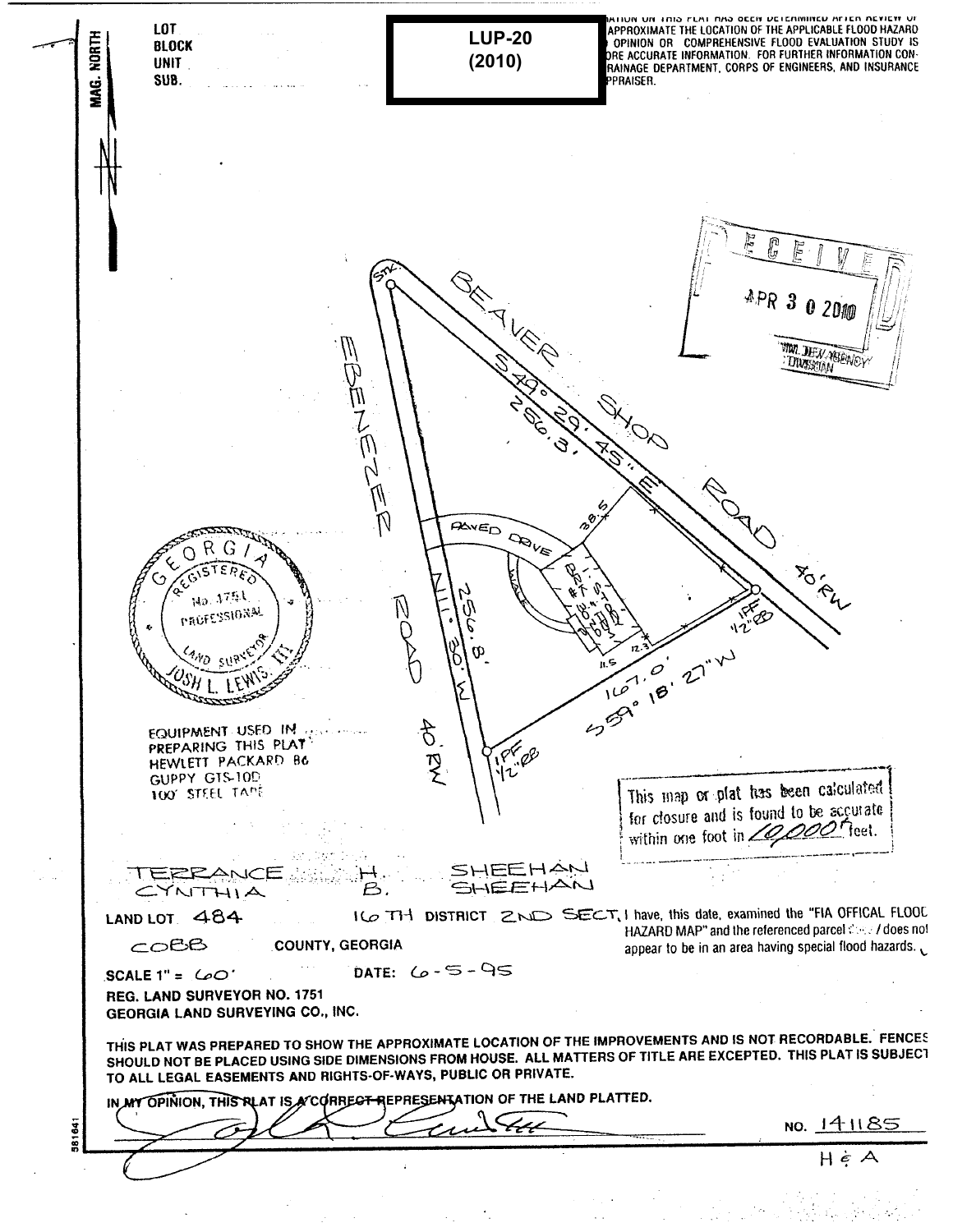| <b>APPLICANT:</b> Sandra D. Boshak                                                                                                                                                                                             | <b>PETITION NO:</b> LUP-20            |            |  |
|--------------------------------------------------------------------------------------------------------------------------------------------------------------------------------------------------------------------------------|---------------------------------------|------------|--|
| $770-321-6858$                                                                                                                                                                                                                 | <b>HEARING DATE (PC):</b> $7-08-10$   |            |  |
| <b>REPRESENTATIVE:</b> Sandra D. Boshak<br><u> 1990 - Johann Barbara, martin a</u>                                                                                                                                             | <b>HEARING DATE (BOC):</b> $7-20-10$  |            |  |
| 678-59 <u>1-9093</u>                                                                                                                                                                                                           | <b>PRESENT ZONING:</b> R-20           |            |  |
| <b>TITLEHOLDER:</b> Sandra D. Boshak                                                                                                                                                                                           |                                       |            |  |
|                                                                                                                                                                                                                                | <b>PROPOSED ZONING:</b> LUP           |            |  |
| <b>PROPERTY LOCATION:</b> Located at the southeasterly intersection                                                                                                                                                            |                                       |            |  |
| of Ebenezer Road and Beaver Shop Road.                                                                                                                                                                                         | <b>PROPOSED USE:</b> Child and Family |            |  |
| (3020 Ebenezer Road) and the contract of the contract of the contract of the contract of the contract of the contract of the contract of the contract of the contract of the contract of the contract of the contract of the c |                                       | Counseling |  |
| <b>ACCESS TO PROPERTY:</b> Ebenezer Road                                                                                                                                                                                       | SIZE OF TRACT: 0.41 acre              |            |  |
|                                                                                                                                                                                                                                | DISTRICT: 16                          |            |  |
| <b>PHYSICAL CHARACTERISTICS TO SITE:</b> Existing house                                                                                                                                                                        | LAND LOT(S): $\frac{484}{\sqrt{15}}$  |            |  |
|                                                                                                                                                                                                                                | $PARCEL(S):$ 13                       |            |  |
|                                                                                                                                                                                                                                | TAXES: PAID X DUE                     |            |  |
| <b>CONTIGUOUS ZONING/DEVELOPMENT</b>                                                                                                                                                                                           | <b>COMMISSION DISTRICT: 3</b>         |            |  |

| <b>NORTH:</b> | R-15/Boyce Farms subdivision    |
|---------------|---------------------------------|
| <b>SOUTH:</b> | R-20/ Single-family house       |
| EAST:         | R-15/Boyce Farms subdivision    |
| WEST:         | R-20/ Addison Elementary School |

**OPPOSITION: NO. OPPOSED\_\_\_\_PETITION NO:\_\_\_\_\_SPOKESMAN** 

**PLANNING COMMISSION RECOMMENDATION**

**APPROVED\_\_\_\_\_\_MOTION BY\_\_\_\_\_\_\_\_\_\_ REJECTED\_\_\_\_\_\_\_SECONDED\_\_\_\_\_\_\_\_\_\_ HELD\_\_\_\_\_\_\_\_\_\_\_\_CARRIED\_\_\_\_\_\_\_\_\_\_\_ BOARD OF COMMISSIONERS DECISION APPROVED** MOTION BY **REJECTED\_\_\_\_\_\_\_\_SECONDED\_\_\_\_\_\_\_\_\_ HELD\_\_\_\_\_\_\_\_\_\_\_\_CARRIED\_\_\_\_\_\_\_\_\_\_\_** 

**STIPULATIONS:**

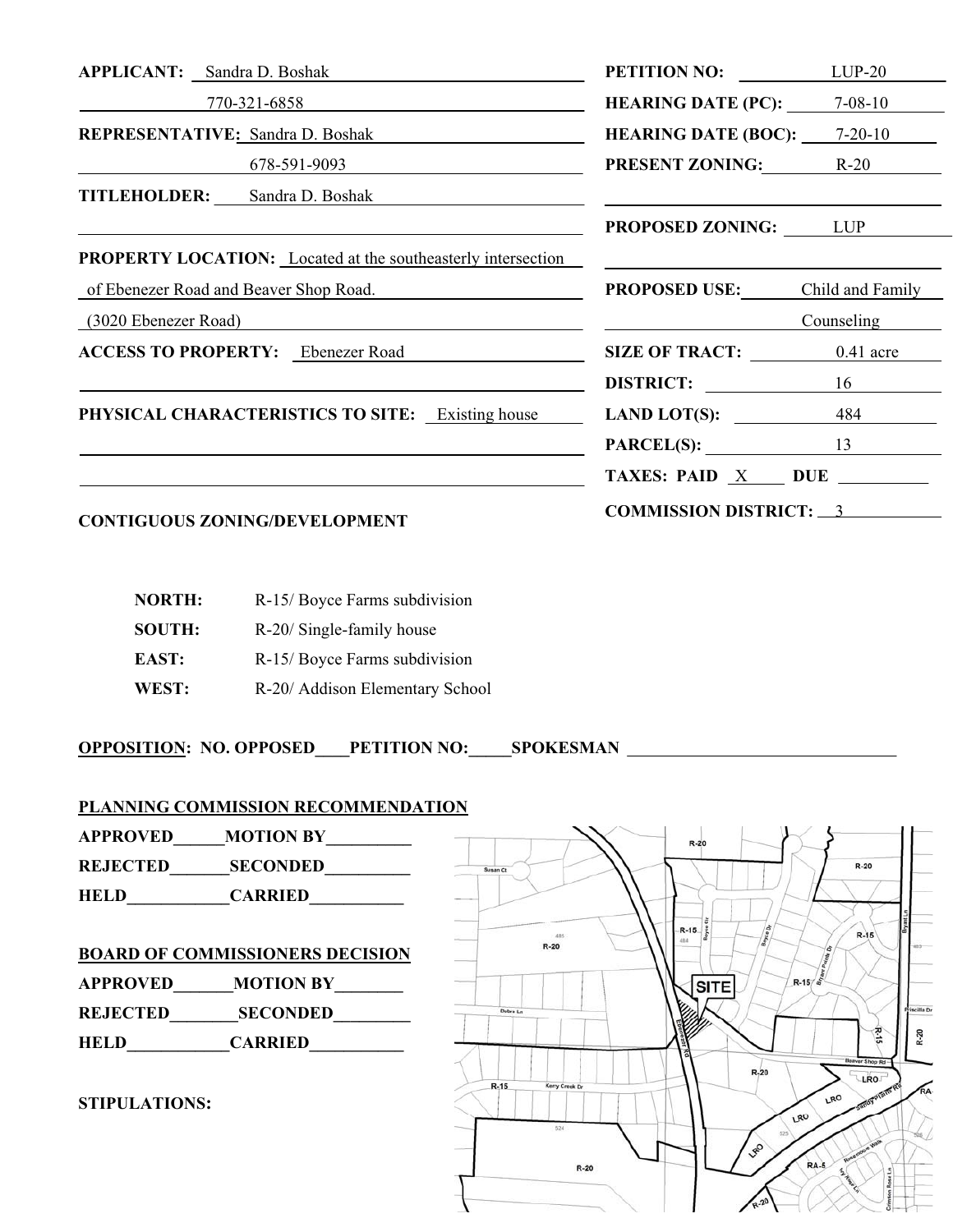

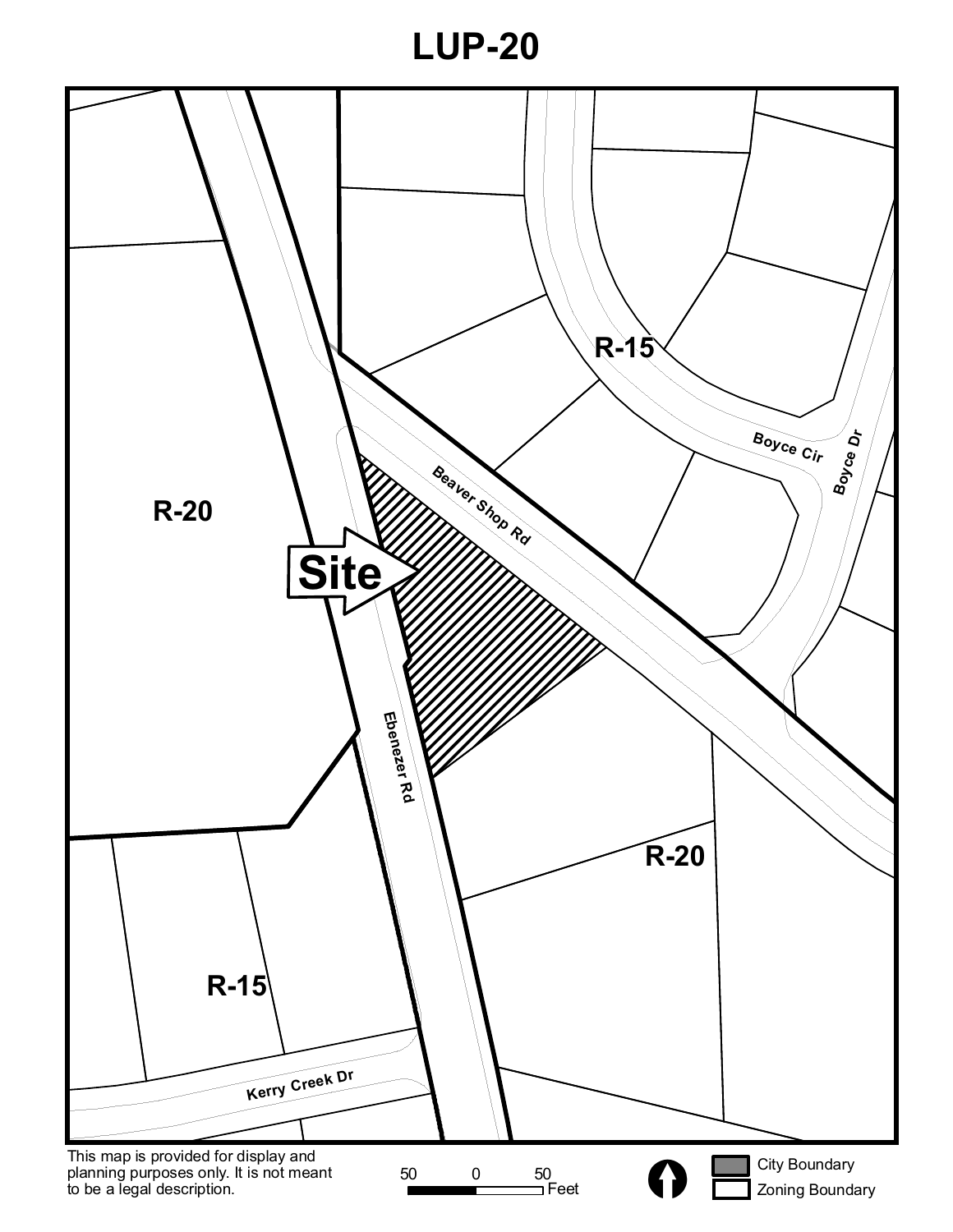| <b>APPLICANT:</b> Sandra D. Boshak |        | <b>PETITION NO.:</b> LUP-20 |  |
|------------------------------------|--------|-----------------------------|--|
| <b>PRESENT ZONING:</b>             | $R-20$ | <b>PETITION FOR:</b> LUP    |  |
|                                    |        |                             |  |

#### **ZONING COMMENTS:** Staff Member Responsible: John P. Pederson, AICP

The applicant is requesting a Temporary Land Use Permit to have a Child Counseling office in this house. The business would be open Monday through Saturday from 3:00 p.m. to 8:00 p.m., and may have other hours as needed. There would be two employees with 2 to 6 clients coming to the house per day. The clients would park in the driveway. The applicant anticipates needing this LUP for 5 years. The applicant does not live in the house, and has stated there would be no signs, no deliveries, and no outdoor storage.

Historic Preservation: No comment.

**Cemetery Preservation: No comment.** 

# **WATER & SEWER COMMENTS:**

Water available and records show address connected. Sewer is available.

# **TRAFFIC COMMENTS:**

Recommend no parking on right-of-way.

#### **FIRE COMMENTS:**

Plans must be submitted to the Cobb County Fire Marshal's Office to initiate the Certificate of Occupancy process.

# STORMWATER MANAGEMENT COMMENTS:

There is no stormwater management provided for this older residential area. If approved, the site must retain it's residential character with no significant increase in impervious coverage.